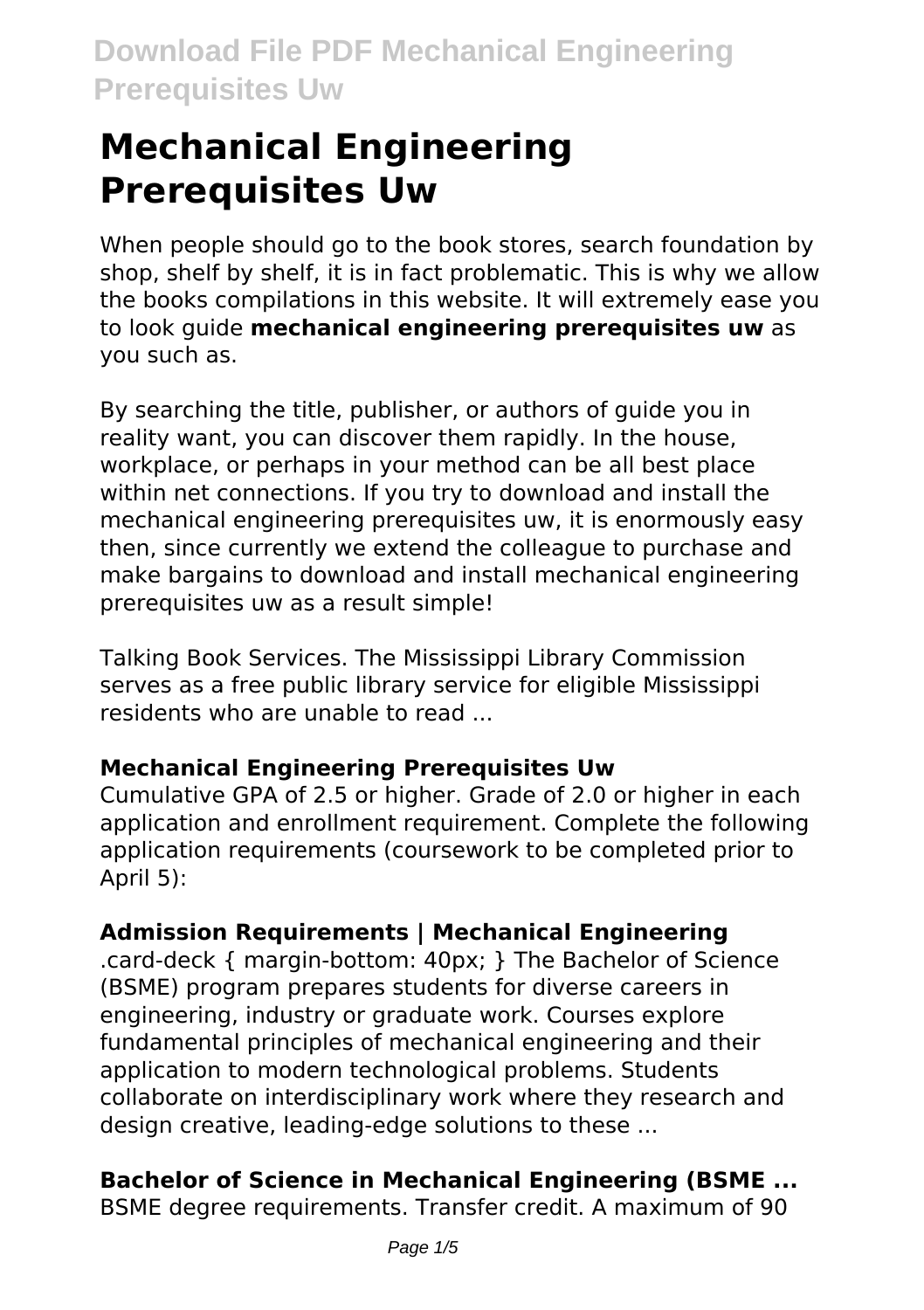credits may be transferred from a two-year college and a maximum of 135 credits obtained from a four-year ABET ... General education requirements. ME option courses. Undergraduate Advising. Advising Appointments.

#### **BSME degree requirements | Mechanical Engineering**

The Department of Mechanical Engineering at the University of Washington houses one of the major mechanical engineering graduate programs in the United States. Of the 383 graduate students enrolled in the department, 263 are master's students, and 120 are Ph.D. students. Approximately two thirds are of our graduate students study full time, while one third are part-time students who take fewer ...

#### **Graduate Admission | Mechanical Engineering**

UW Tacoma math and science courses match the numbering of the UWS equivalents. The UWS equivalents for the engineering courses are noted above. Required cumulative prerequisite GPA of at least 2.5, with a minimum grade of 2.0 in each individual prerequisite course. Required minimum cumulative GPA of 2.0 in all college coursework.

#### **Admission Requirements - BS Mechanical Engineering | UW Tacoma**

Prerequisites Students are eligible to apply to the BSME degree program after completing successfully a specific set of prerequisite courses. A grade of 2.0 or equivalent is required in all courses applied to the BSME degree. UW Bothell and UW Seattle course equivalents are shown.

#### **Prerequisites - Bachelor of Science in Mechanical ...**

The idea of freezing and later thawing out the human body has been a favorite of storytellers for decades, but the science of cryopreservation may be even more interesting.

#### **UW Mechanical Engineering Homepage | Mechanical Engineering**

Major requirements and sample 4-year plans. Below are fouryear sample plans and overall graduation requirements for each engineering major and links to the UW course catalog for each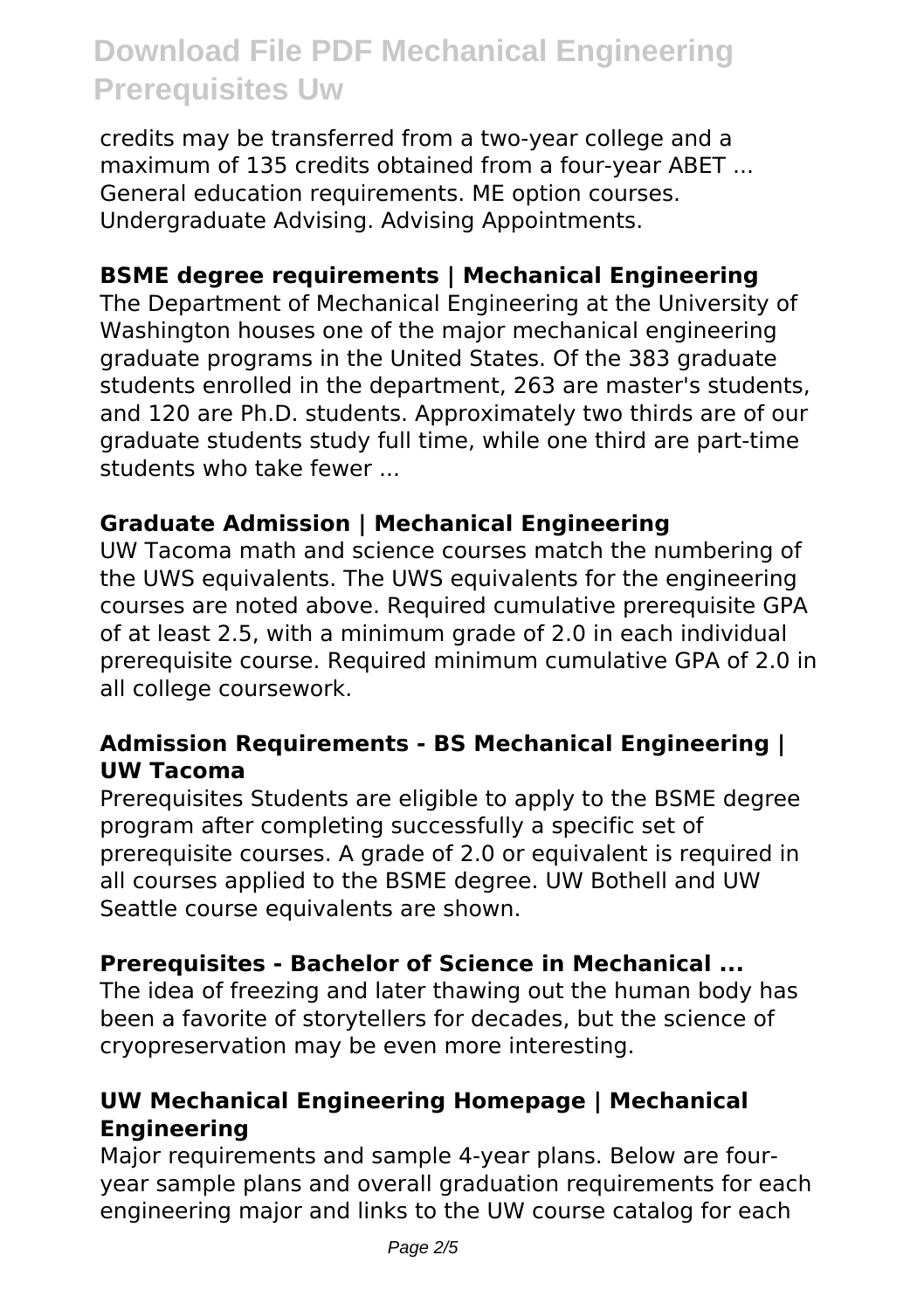department. Your actual course schedule will vary, based on your academic background and course availability.

#### **Course Schedule Planning | UW College of Engineering**

In general, you must maintain an average GPA of 2.50 across placement requirements to remain in good academic standing in the CoE and to be able to request placement in a major. A grade of 2.0 or above is needed for each course required for placement.

#### **Required Courses by Department | UW College of Engineering**

Thank you for your interest in UW Engineering. If you are a UW student and have not been admitted to the College of Engineering, it's important to note that demand for engineering degrees far exceeds available space in classes; admission is not guaranteed and you should be prepared to pursue an undergraduate major outside of the College of Engineering.

#### **Admission to the UW Engineering Departments | UW College ...**

Course grades 2.7 or above. Minimum 12 credits for the thesis option and 18 credits for the non-thesis option taken in 500-level mechanical engineering courses, including 6 credits of mathematical and engineering analysis requirements: M E 564 and M E 565.

#### **Mechanical Engineering - University of Washington**

Many students begin their engineering studies at a Washington state community college, or another college or university. The preferred pathway for transfer students to enter the College of Engineering is to complete all engineering program/major prerequisites and apply to the UW and the department in tandem.

#### **Transfer Student Admissions - UW College of Engineering**

The biomedical emphasis in mechanical engineering at UW-Platteville builds on our university's strengths in mechanical and electrical systems, anatomy and physiology, and hands-on experiences to give students skills in medical device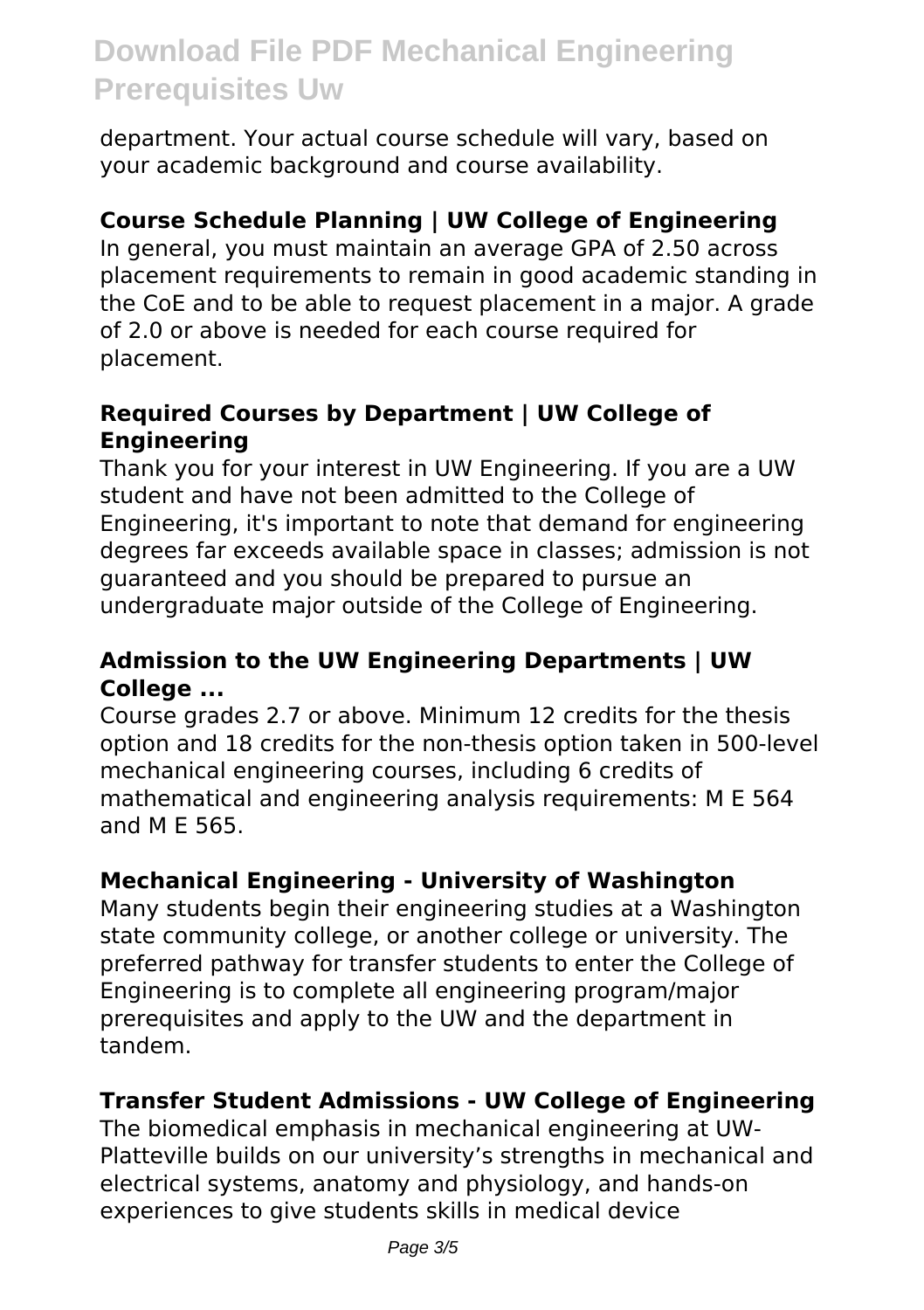development, so that they are ready to dive into a career in the medical device industry.

#### **Mechanical Engineering | UW-Platteville**

Welcome to Mechanical Engineering A program of Engineering & Mathematics division. Launched in fall 2014, our Bachelor of Science in Mechanical Engineering degree curriculum is designed, in line with its program educational objectives, to provide students not only solid fundamentals of mathematics and science, strong design and analysis skills of mechanical engineering, but also develop ...

#### **Bachelor of Science in Mechanical Engineering - UW Bothell**

Apply to the Department by: April 5. To be eligible to apply, you must have a 2.0 ("C" grade) minimum GPA in each prerequisite course and a 2.5 cumulative GPA in all the prerequisites. These are minimums; the actual GPA of those admitted is much higher.

#### **Academic Planning Worksheet: Mechanical Engineering ...**

Department of Mechanical Engineering We are among the top mechanical engineering programs in the nation, chosen by 850 undergraduates and 250 graduate students. The Mechanical Engineering faculty are researching solutions to important problems in energy efficiency and the environment, biomechanics, robotics, and other emerging technologies that ...

#### **Mechanical Engineering - College of Engineering ...**

To automatically progress in a College of Engineering (CoE) degree program (major) after direct admission or to switch between engineering degree programs, students must complete the following requirements after their first two semesters of residency at UW-Madison: 24 credits completed at UW-Madison.

#### **Progression Requirements - College of Engineering ...**

CHEM 142 — 5 credits. PHYS 121, 122 — 10 credits. ENGL 131 or other composition course — 5 credits. If the number of Engineering Undeclared students requesting placement into the major exceeds the department capacity for Engineering Undeclared students, a competitive matching process will be